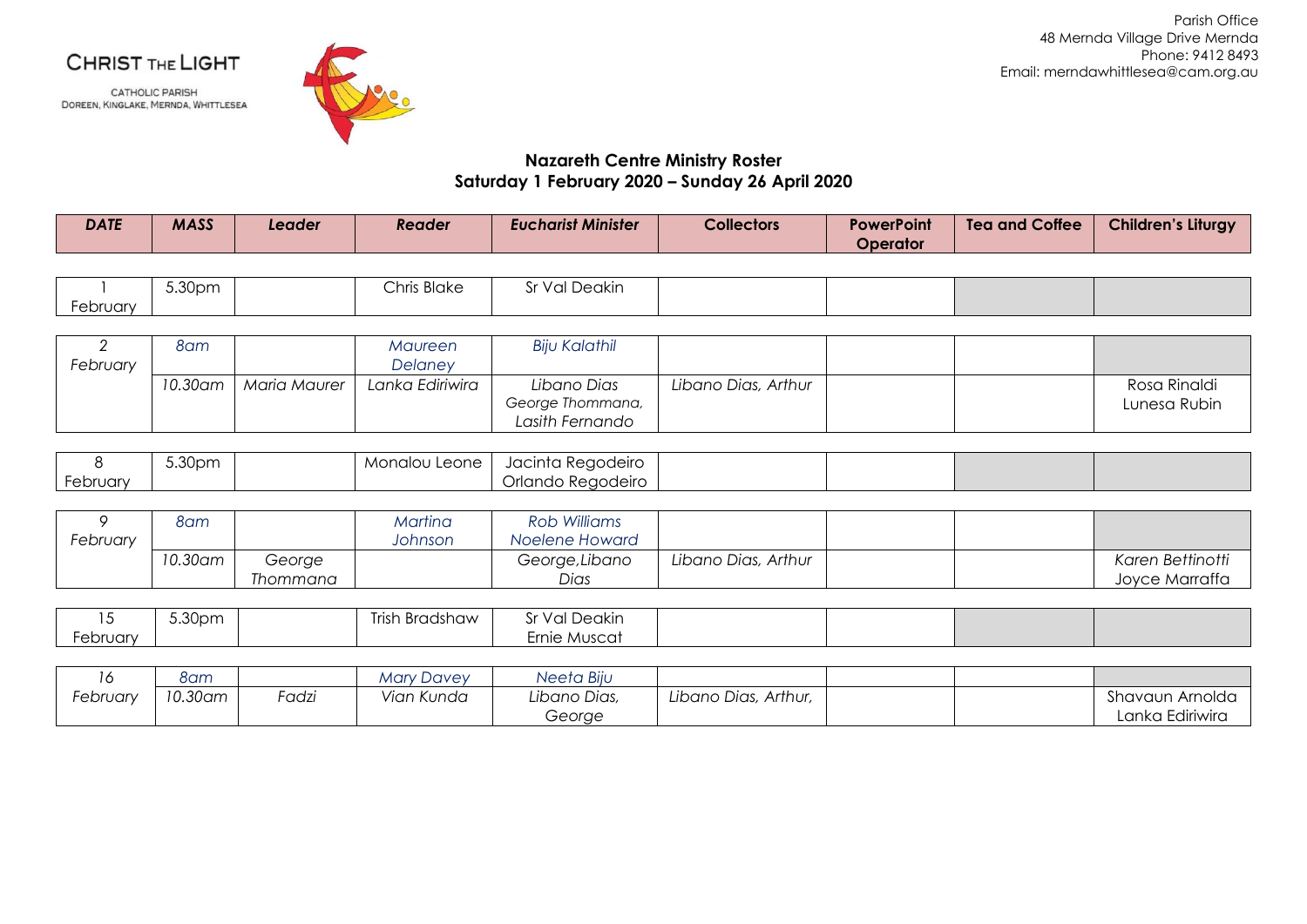| <b>DATE</b> | <b>MASS</b> | Leader | Reader | <b>Eucharist Minister</b> | <b>Collectors</b> | <b>PowerPoint</b><br>Operator | <b>Tea and Coffee</b> | Children's Liturgy |
|-------------|-------------|--------|--------|---------------------------|-------------------|-------------------------------|-----------------------|--------------------|
|-------------|-------------|--------|--------|---------------------------|-------------------|-------------------------------|-----------------------|--------------------|

| $\cap$<br>∠∠ | 5.30pm |  | Monalou Leone   Jacinta Regodeiro |  |  |
|--------------|--------|--|-----------------------------------|--|--|
| February     |        |  | Orlando Regodeiro                 |  |  |
|              |        |  | Patrick Boulous                   |  |  |

| $\cap$   | 8am     |            | Noelene | <b>Carmel Audley</b> |                      |           |                |
|----------|---------|------------|---------|----------------------|----------------------|-----------|----------------|
| February |         |            | Howard  | Noelene Howard       |                      |           |                |
|          | 10.30am | Anaelo     | Lucille | Libano Dias, Karen   | Libano Dias, Arthur, | Roshanthi | Rosa Rinaldi   |
|          |         | Bettinotti |         | <b>Bettinotti</b>    |                      | Joseph    | Jovce Marraffa |

| 29       | 5.30pm  |          | Lanka Ediriwira | Trish Bradshaw      |                     |  |                  |
|----------|---------|----------|-----------------|---------------------|---------------------|--|------------------|
| February |         |          |                 | Paul Newman         |                     |  |                  |
|          |         |          |                 |                     |                     |  |                  |
| March    | 8am     |          | Martina         | <b>Rob Williams</b> |                     |  |                  |
|          |         |          | Johnson         | <b>Bill Frilay</b>  |                     |  |                  |
|          | 10.30am | George   |                 | George, Tony        | Libano Dias, Arthur |  | Karen Bettinotti |
|          |         | Thommana |                 |                     |                     |  | Lunesa Rubin     |

| <sup>7</sup> March | 5.30pm | Maureen | Val Deakin<br>ີ |  |  |
|--------------------|--------|---------|-----------------|--|--|
|                    |        | Delaney | Ernie Muscat    |  |  |

| 8 March | 8am     |        | <b>Nick McKay</b> | <b>Biju Kalathil</b> |                      |  |                 |
|---------|---------|--------|-------------------|----------------------|----------------------|--|-----------------|
|         | 10.30am | Maria  | Lanka Ediriwira   | Lasith Fernando,     | Libano Dias, Arthur, |  | Shavaun Arnolda |
|         |         | Maurer |                   | Libano Dias          |                      |  | Lanka Ediriwira |

| 14 March | 5.30pm | <b>Ray Rosales</b> | Wighton<br>LVN. |  |  |
|----------|--------|--------------------|-----------------|--|--|
|          |        |                    | Patrick Boulous |  |  |

| 15 March | 8am     |          | <b>Rob Williams</b> | Carmel Audley  |                     |  |                  |
|----------|---------|----------|---------------------|----------------|---------------------|--|------------------|
|          | 10.30am | _aetitia | Vian Kunda          | George, Libano | Libano Dias, Arthur |  | Rosa Rinaldi     |
|          |         | Malusa   |                     | Dias           |                     |  | Karen Bettinotti |

| 21 March | 5.30pm | Shammi    | Ernie Muscat    |  |  |
|----------|--------|-----------|-----------------|--|--|
|          |        | Jayasunya | Patrick Boulous |  |  |

| 22 March | 8am     |          | Mary Davey | <b>Bill Frilay,</b> |                     |           |                 |
|----------|---------|----------|------------|---------------------|---------------------|-----------|-----------------|
|          |         |          |            | Noelene Howard      |                     |           |                 |
|          | 10.30am | George   | Armand     | George, Libano      | Libano Dias, Arthur | Roshanthi | Lanka Ediriwira |
|          |         | Thommana | Abolencia  | Dias                |                     | Joseph    | Joyce Marraffa  |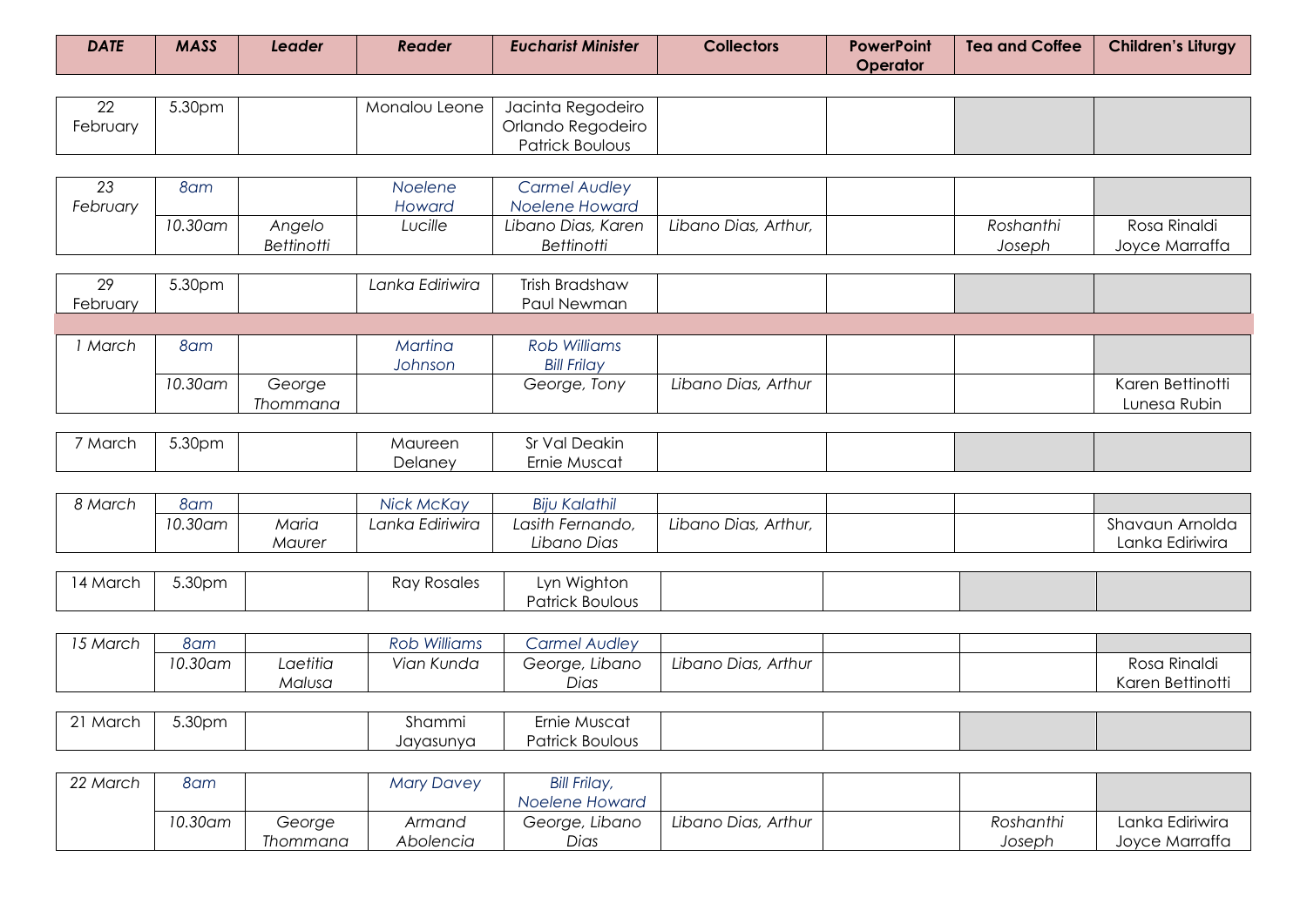| <b>DATE</b> | <b>MASS</b> | Leader | Reader | <b>Eucharist Minister</b> | <b>Collectors</b> | <b>PowerPoint</b><br>Operator | <b>Tea and Coffee</b> | <b>Children's Liturgy</b> |
|-------------|-------------|--------|--------|---------------------------|-------------------|-------------------------------|-----------------------|---------------------------|
|-------------|-------------|--------|--------|---------------------------|-------------------|-------------------------------|-----------------------|---------------------------|

| 28 March | 5.30pm |  | Monalou Leone   Jacinta Regodeiro |  |  |
|----------|--------|--|-----------------------------------|--|--|
|          |        |  | Orlando                           |  |  |
|          |        |  | Regodeiro                         |  |  |

| 29 March | 8am      |                   | Joseph DeSilva | Neeta Biju, Rob W      |                     |  |                 |
|----------|----------|-------------------|----------------|------------------------|---------------------|--|-----------------|
|          | 10.30 am | Angelo            | Ariel De Los   | Karen Bettinotti,      | Libano Dias, Arthur |  | Shavaun Arnolda |
|          |          | <b>Bettinotti</b> | Reves          | Libano Dias            |                     |  | Rosa Rinaldi    |
|          |          |                   |                |                        |                     |  |                 |
| 4 April  | 5.30pm   |                   | Paul Newman    | Paul Newman            |                     |  |                 |
|          |          |                   |                | <b>Patrick Boulous</b> |                     |  |                 |

| 5 April | 8am      |       | <b>Carmel Audley</b> | Glen O'Donnell<br>Carmel Audley          |                 |  |                                 |
|---------|----------|-------|----------------------|------------------------------------------|-----------------|--|---------------------------------|
|         | 10.30 am | Fadzi |                      | Stephen M,<br>George, Lasith<br>Fernando | Libano, Arthur, |  | Lanka Ediriwira<br>Lunesa Rubin |

| Anri<br>$'$ \N $\cup$ . | 5.30pm | Ernie Muscat | Ernie Muscat   |  |  |
|-------------------------|--------|--------------|----------------|--|--|
|                         |        |              | Trish Bradshaw |  |  |

| 12 April | 8am     |            | Martina<br>Johnson | Maureen Delaney<br>Noelene Howard |                        |                     |                          |
|----------|---------|------------|--------------------|-----------------------------------|------------------------|---------------------|--------------------------|
|          | 10.30am | Vian Kunda | George             | Lanka Ediriwira,<br>Libano Dias,  | Libano Dias, Arthur, 1 | Roshanthi<br>Joseph | NO CHILDREN'S<br>LITURGY |

| 18 April | 5:30pm | Chris Blake | Jacinta Regodeiro |  |  |
|----------|--------|-------------|-------------------|--|--|
|          |        |             | Orlando Regodiro  |  |  |

| 19 April | 8am      |          | Noelene | <b>Bill Frilay</b> |                     |  |                  |
|----------|----------|----------|---------|--------------------|---------------------|--|------------------|
|          |          |          | Howard  | Carmel Audley      |                     |  |                  |
|          | 10:30 am | George   | Armand  | George, Libano     | Libano Dias, Arthur |  | Joyce Marraffa   |
|          |          | Thommana |         |                    |                     |  | Karen Bettinotti |